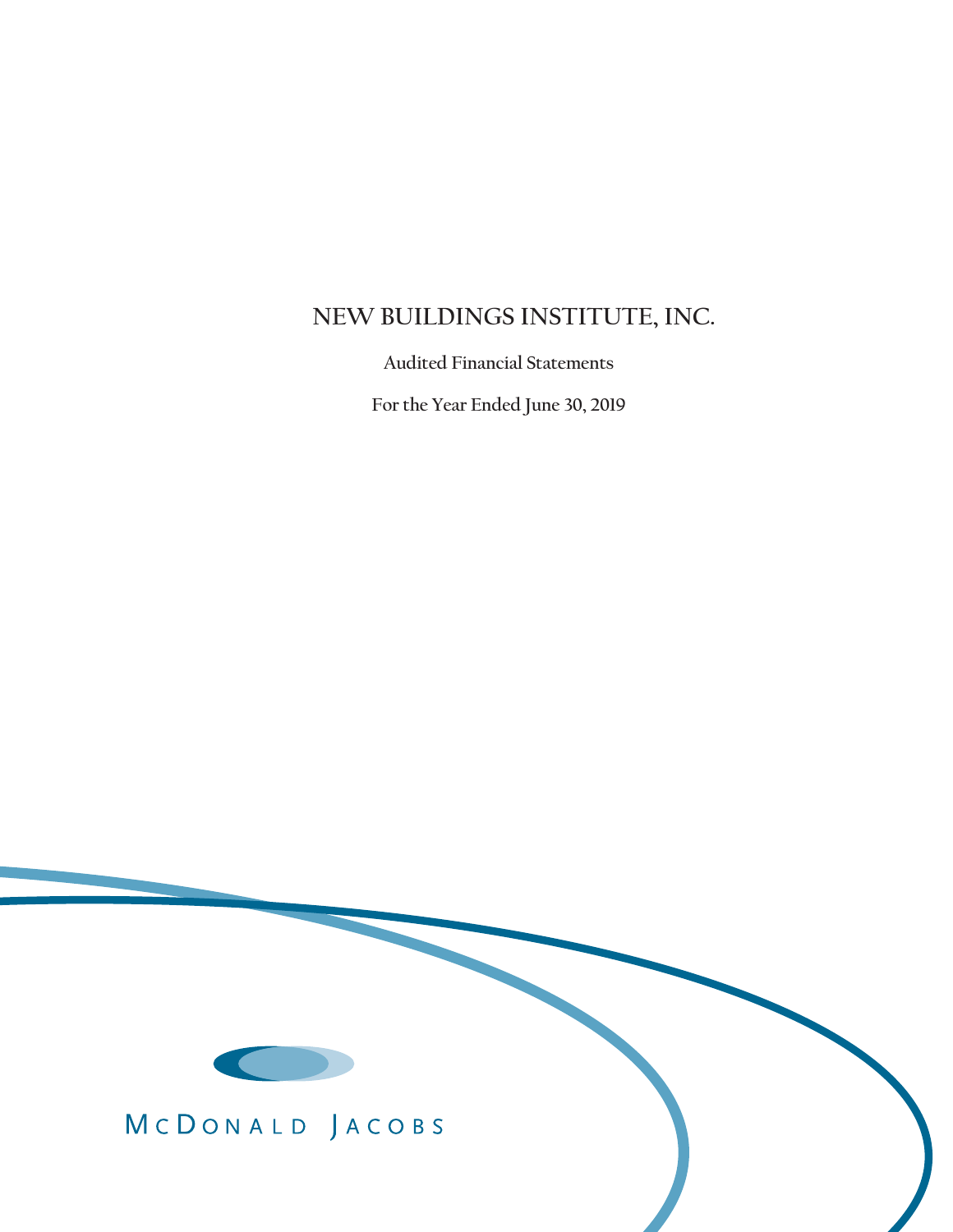

### **INDEPENDENT AUDITOR'S REPORT**

To the Board of Directors New Buildings Institute, Inc.

We have audited the accompanying financial statements of New Buildings Institute, Inc. (the Institute) (a nonprofit corporation), which comprise the statement of financial position as of June 30, 2019, and the related statements of activities, functional expenses, and cash flows for the year then ended, and the related notes to the financial statements.

#### **Management's Responsibility for the Financial Statements**

Management is responsible for the preparation and fair presentation of these financial statements in accordance with accounting principles generally accepted in the United States of America; this includes the design, implementation, and maintenance of internal control relevant to the preparation and fair presentation of financial statements that are free from material misstatement, whether due to fraud or error.

#### **Auditor's Responsibility**

audit. We conducted our audit in accordance with auditing standards generally<br>accepted in the United States of America. Those standards require that we plan and Our responsibility is to express an opinion on these financial statements based on our audit. We conducted our audit in accordance with auditing standards generally perform the audit to obtain reasonable assurance about whether the financial statements are free from material misstatement.

An audit involves performing procedures to obtain audit evidence about the amounts and disclosures in the financial statements. The procedures selected depend on the auditor's judgment, including the assessment of the risks of material misstatement of the financial statements, whether due to fraud or error. In making those risk assessments, the auditor considers internal control relevant to the Institute's preparation and fair presentation of the financial statements in order to design audit procedures that are appropriate in the circumstances, but not for the purpose of expressing an opinion on the effectiveness of the Institute's internal control. Accordingly, we express no such opinion. An audit also includes evaluating the appropriateness of accounting policies used and the reasonableness of significant accounting estimates made by management, as well as evaluating the overall presentation of the financial statements.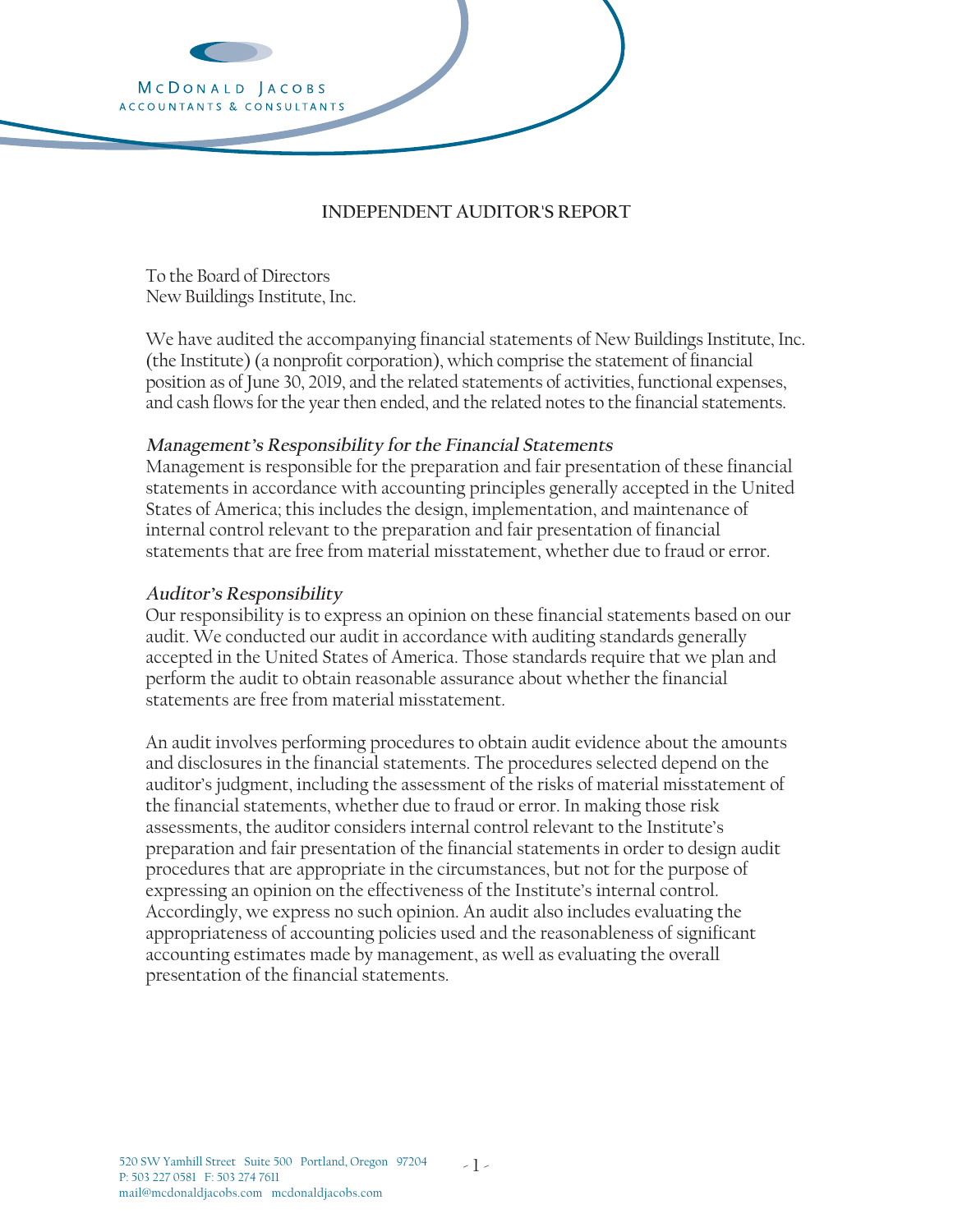We believe that the audit evidence we have obtained is sufficient and appropriate to provide a basis for our audit opinion.

# **Opinion**

In our opinion, the financial statements referred to above present fairly, in all material respects, the financial position of New Buildings Institute, Inc., and changes in its net assets and its cash flows for the year then ended in accordance with accounting principles generally accepted in the United States of America.

# **Report on Summarized Comparative Information**

We have previously audited New Buildings Institute's 2018 financial statements, and we expressed an unmodified audit opinion on those audited financial statements in our report dated October 30, 2018. In our opinion, the summarized comparative information presented herein as of and for the year ended June 30, 2018 is consistent, in all material respects, with the audited financial statements from which it has been derived.

McDonald Jacobs, P.C.

Portland, Oregon October 22, 2019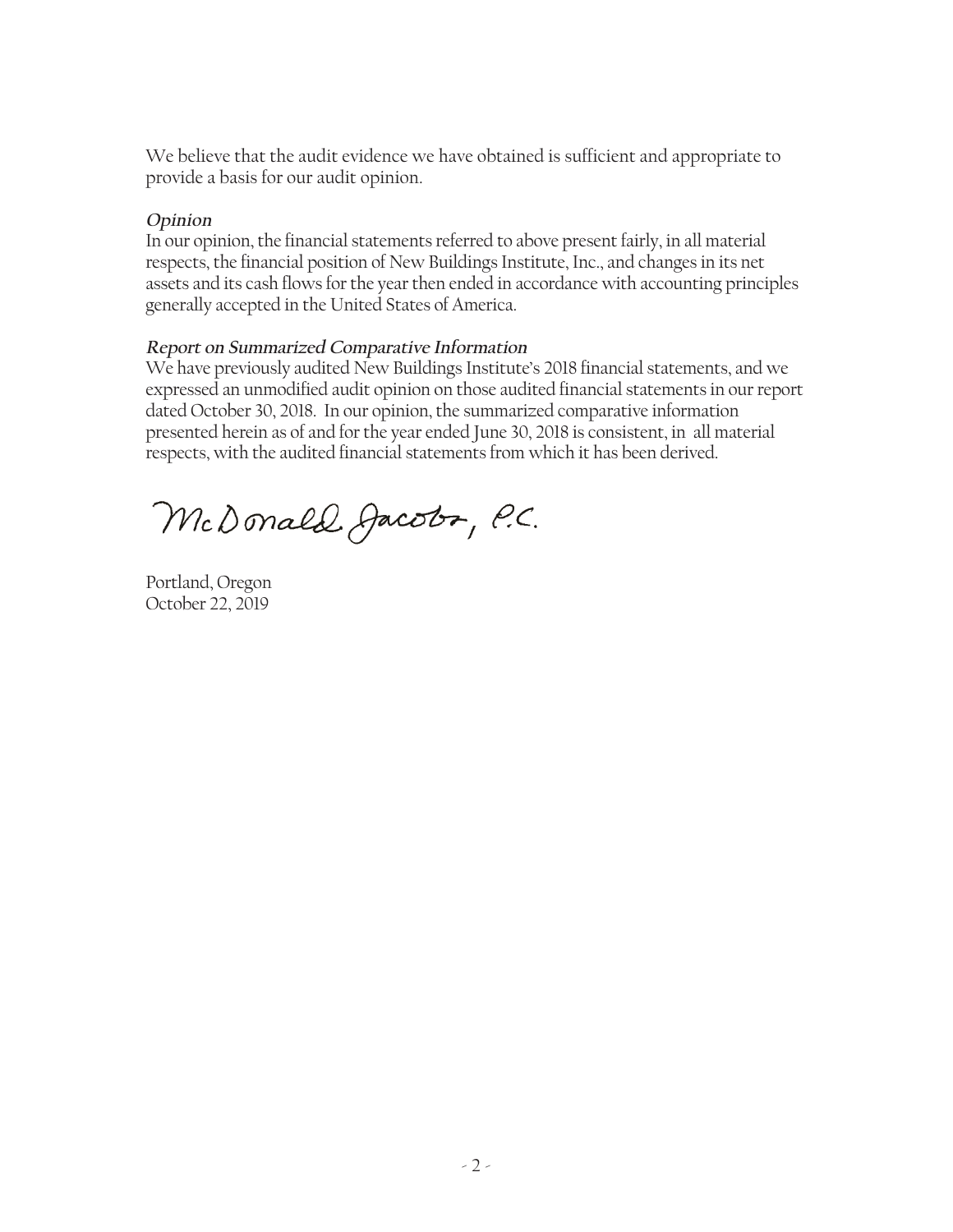# **NEW BUILDINGS INSTITUTE, INC. STATEMENT OF FINANCIAL POSITION June 30, 2019 (With comparative totals for 2018)**

|                                                                                                                                           | 2019                                                              | 2018                                                      |
|-------------------------------------------------------------------------------------------------------------------------------------------|-------------------------------------------------------------------|-----------------------------------------------------------|
| <b>ASSETS</b>                                                                                                                             |                                                                   |                                                           |
| Cash and cash equivalents<br>Contracts receivable<br>Other receivable<br>Prepaid expenses and other assets<br>Property and equipment, net | 1,789,010<br>$\mathbb{S}$<br>998,417<br>3,480<br>43,477<br>29,320 | \$1,085,893<br>595,038<br>336,000<br>27,040<br>33,493     |
| <b>TOTAL ASSETS</b>                                                                                                                       |                                                                   | $$2,863,704$ $$2,077,464$                                 |
|                                                                                                                                           |                                                                   |                                                           |
| <b>LIABILITIES AND NET ASSETS</b>                                                                                                         |                                                                   |                                                           |
| Liabilities:<br>Accounts payable<br>Accrued personnel expenses<br>Deferred revenue<br>Total liabilities                                   | \$<br>807,526<br>194,213<br>226,373<br>1,228,112                  | 339,545<br>$\mathcal{S}$<br>153,334<br>449,139<br>942,018 |
| Net assets:<br>Without donor restrictions:                                                                                                |                                                                   |                                                           |
| Undesignated<br>Net property and equipment                                                                                                | 1,387,043<br>29,320                                               | 1,101,953<br>33,493                                       |
| Total without donor restrictions<br>With donor restrictions                                                                               | 1,416,363<br>219,229                                              | 1,135,446                                                 |
| Total net assets                                                                                                                          | 1,635,592                                                         | 1,135,446                                                 |
| <b>TOTAL LIABILITIES AND NET ASSETS</b>                                                                                                   | \$2,863,704                                                       | \$<br>2,077,464                                           |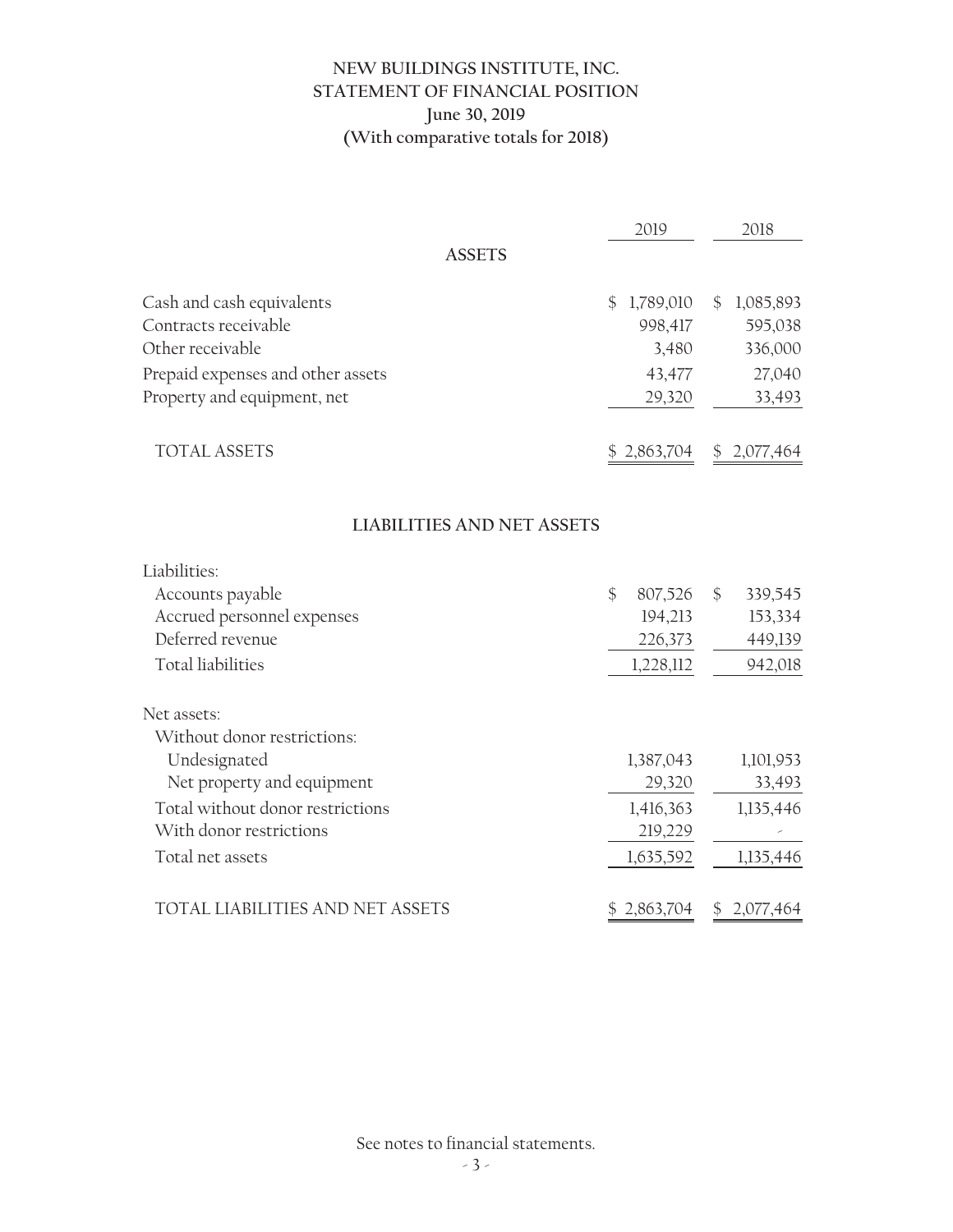# **NEW BUILDINGS INSTITUTE, INC. STATEMENT OF ACTIVITIES For the year ended June 30, 2019 (With comparative totals for 2018)**

|                                                                                | 2019 |               |            |              |    |             |                 |
|--------------------------------------------------------------------------------|------|---------------|------------|--------------|----|-------------|-----------------|
|                                                                                |      | Without Donor | With Donor |              |    |             | 2018            |
|                                                                                |      | Restrictions  |            | Restrictions |    | Total       | Total           |
| Support and revenue:                                                           |      |               |            |              |    |             |                 |
| Contract service revenues                                                      | \$   | 3,492,084     | \$         |              |    | \$3,492,084 | \$<br>2,070,788 |
| Sponsorship revenues                                                           |      | 547,165       |            |              |    | 547,165     | 733,892         |
| Grants                                                                         |      | 200,000       |            | 986,000      |    | 1,186,000   |                 |
| Forum revenue                                                                  |      |               |            |              |    |             | 132,583         |
| Other income                                                                   |      | 14,377        |            |              |    | 14,377      | 12,428          |
| Net assets released from restrictions:<br>Satisfaction of purpose restrictions |      | 766,771       |            | (766,771)    |    |             |                 |
| Total support and revenue                                                      |      | 5,020,397     |            | 219,229      |    | 5,239,626   | 2,949,691       |
| Expenses:<br>Program services:                                                 |      |               |            |              |    |             |                 |
| Zero energy development                                                        |      | 527,255       |            |              |    | 527,255     | 851,374         |
| Codes and policy                                                               |      | 1,050,888     |            |              |    | 1,050,888   | 774,071         |
| Building and program innovation                                                |      | 2,780,375     |            |              |    | 2,780,375   | 1,406,091       |
| Total program services                                                         |      | 4,358,518     |            |              |    | 4,358,518   | 3,031,536       |
| Management and general                                                         |      | 334,312       |            |              |    | 334,312     | 337,433         |
| Fundraising                                                                    |      | 46,650        |            |              |    | 46,650      | 105,210         |
| Total expenses                                                                 |      | 4,739,480     |            |              |    | 4,739,480   | 3,474,179       |
| Change in net assets                                                           |      | 280,917       |            | 219,229      |    | 500,146     | (524, 488)      |
| Net assets:                                                                    |      |               |            |              |    |             |                 |
| Beginning of the year                                                          |      | 1,135,446     |            |              |    | 1,135,446   | 1,659,934       |
| End of the year                                                                | \$   | 1,416,363     | \$         | 219,229      | \$ | 1,635,592   | 1,135,446       |

See notes to financial statements.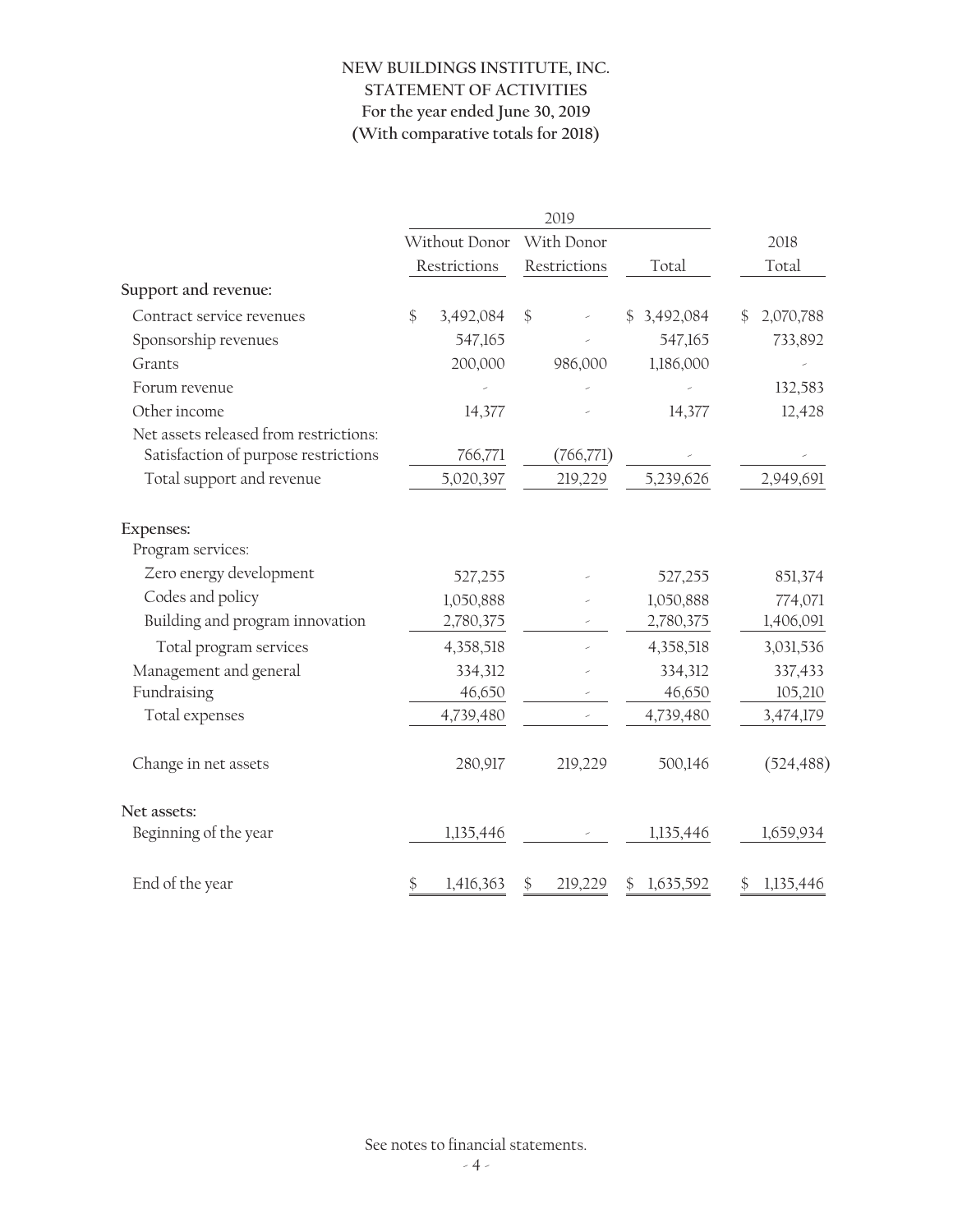# **NEW BUILDINGS INSTITUTE, INC. STATEMENT OF FUNCTIONAL EXPENSES For the year ended June 30, 2019**

|                                      | Program Services |               |             |               |             |                           |              |             |
|--------------------------------------|------------------|---------------|-------------|---------------|-------------|---------------------------|--------------|-------------|
|                                      |                  |               | Codes       | Building and  | Total       |                           |              |             |
|                                      | Zero Energy      |               | and         | Program       | Program     | Management                |              |             |
|                                      | Development      |               | Policy      | Innovation    | Services    | and general               | Fundraising  | Total       |
| Salaries and related expenses        | \$<br>405,851    | $\mathcal{S}$ | 875,796     | 559,912<br>S. | \$1,841,559 | \$249,060                 | \$<br>41,973 | \$2,132,592 |
| Project subcontractors               | 40,975           |               | 55,534      | 1,806,627     | 1,903,136   | ╱                         |              | 1,903,136   |
| Project direct costs                 | 29,990           |               | 28,164      | 348,731       | 406,885     |                           | -            | 406,885     |
| Professional fees                    | 3,448            |               | 6,511       | 4,158         | 14,117      | 25,285                    | 70           | 39,472      |
| Office supplies, telephone and other | 18,662           |               | 33,564      | 22,875        | 75,101      | 32,662                    | 2,144        | 109,907     |
| Occupancy                            | 15,412           |               | 29,449      | 20,673        | 65,534      | 13,206                    | 1,752        | 80,492      |
| Other                                | 10,092           |               | 15,924      | 13,759        | 39,775      | 12,342                    | 403          | 52,520      |
| Depreciation and amortization        | 2,825            |               | 5,946       | 3,640         | 12,411      | 1,757                     | 308          | 14,476      |
| Total expenses                       | 527,255          |               | \$1,050,888 | \$2,780,375   | \$4,358,518 | 334,312<br>$\mathbb{S}^-$ | \$<br>46,650 | \$4,739,480 |

See notes to financial statements.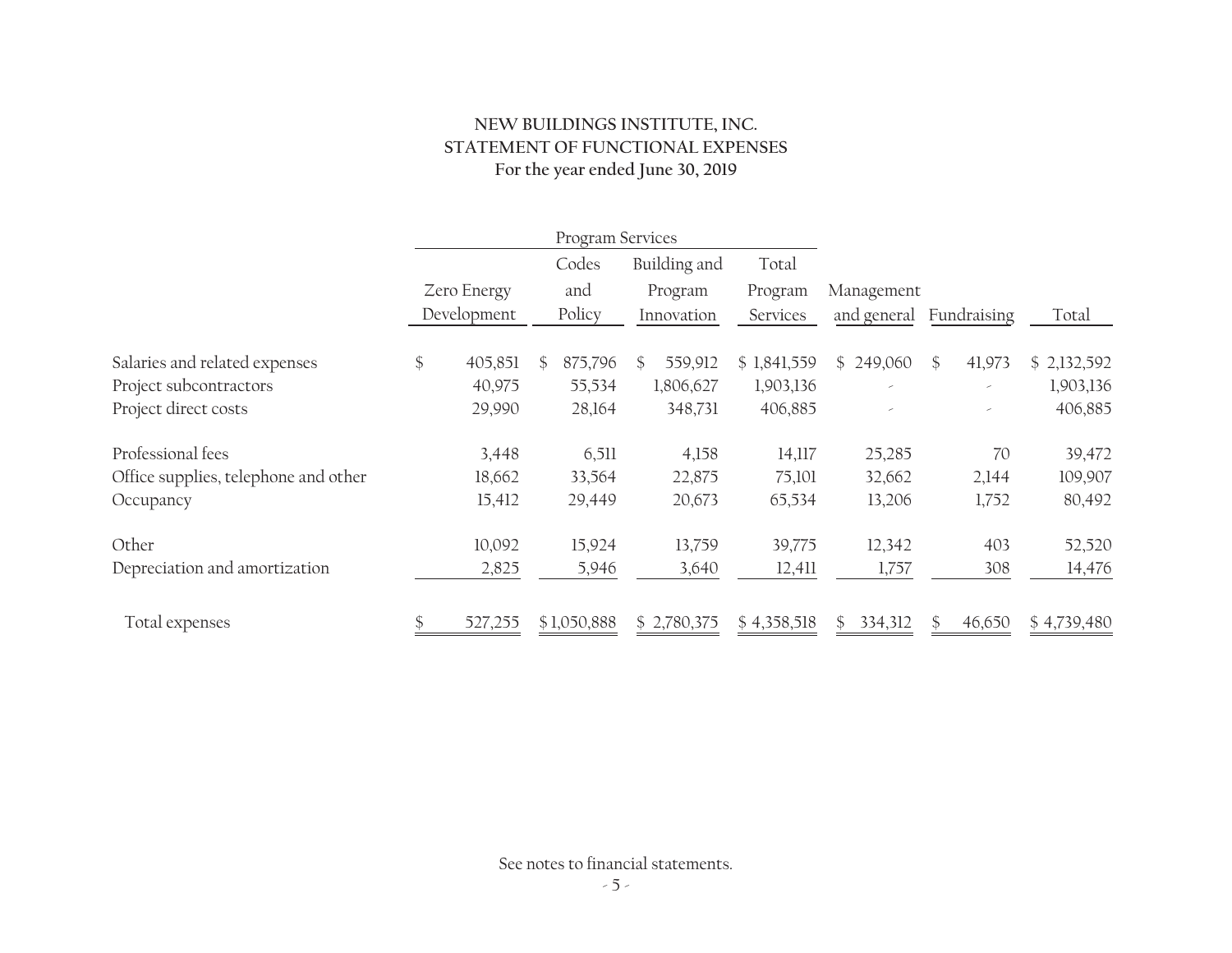# **NEW BUILDINGS INSTITUTE, INC. STATEMENT OF FUNCTIONAL EXPENSES For the year ended June 30, 2018**

|                                      | Program Services |               |         |     |              |             |                |             |               |                          |             |         |
|--------------------------------------|------------------|---------------|---------|-----|--------------|-------------|----------------|-------------|---------------|--------------------------|-------------|---------|
|                                      |                  |               | Codes   |     | Building and | Total       |                |             |               |                          |             |         |
|                                      | Zero Energy      |               | and     |     | Program      | Program     |                | Management  |               |                          |             |         |
|                                      | Development      |               | Policy  |     | Innovation   | Services    |                | and general |               | Fundraising              |             | Total   |
| Salaries and related expenses        | \$<br>540,570    | $\mathcal{S}$ | 620,684 | \$. | 439,285      | \$1,600,539 | $\mathbb{S}^-$ | 252,547     | $\mathcal{S}$ | 93,386                   | \$1,946,472 |         |
| Project subcontractors               | 5,463            |               | 54,419  |     | 890,253      | 950,135     |                | ╱           |               | $\overline{\phantom{a}}$ |             | 950,135 |
| Project direct costs                 | 228,638          |               | 18,905  |     | 17,505       | 265,048     |                |             |               | $\overline{\phantom{a}}$ |             | 265,048 |
| Professional fees                    | 3,756            |               | 3,765   |     | 2,312        | 9,833       |                | 24,442      |               | 490                      |             | 34,765  |
| Office supplies, telephone and other | 35,088           |               | 32,359  |     | 25,550       | 92,997      |                | 30,504      |               | 2,789                    |             | 126,290 |
| Occupancy                            | 20,448           |               | 22,076  |     | 18,462       | 60,986      |                | 11,077      |               | 7,177                    |             | 79,240  |
| Other                                | 14,196           |               | 18,000  |     | 10,046       | 42,242      |                | 17,354      |               | 829                      |             | 60,425  |
| Depreciation and amortization        | 3,215            |               | 3,863   |     | 2,678        | 9,756       |                | 1,509       |               | 539                      |             | 11,804  |
| Total expenses                       | 851,374          | S.            | 774,071 |     | \$1,406,091  | \$3,031,536 | $\mathbb{S}^-$ | 337,433     | $\mathbb{S}$  | 105,210                  | \$3,474,179 |         |

See notes to financial statements.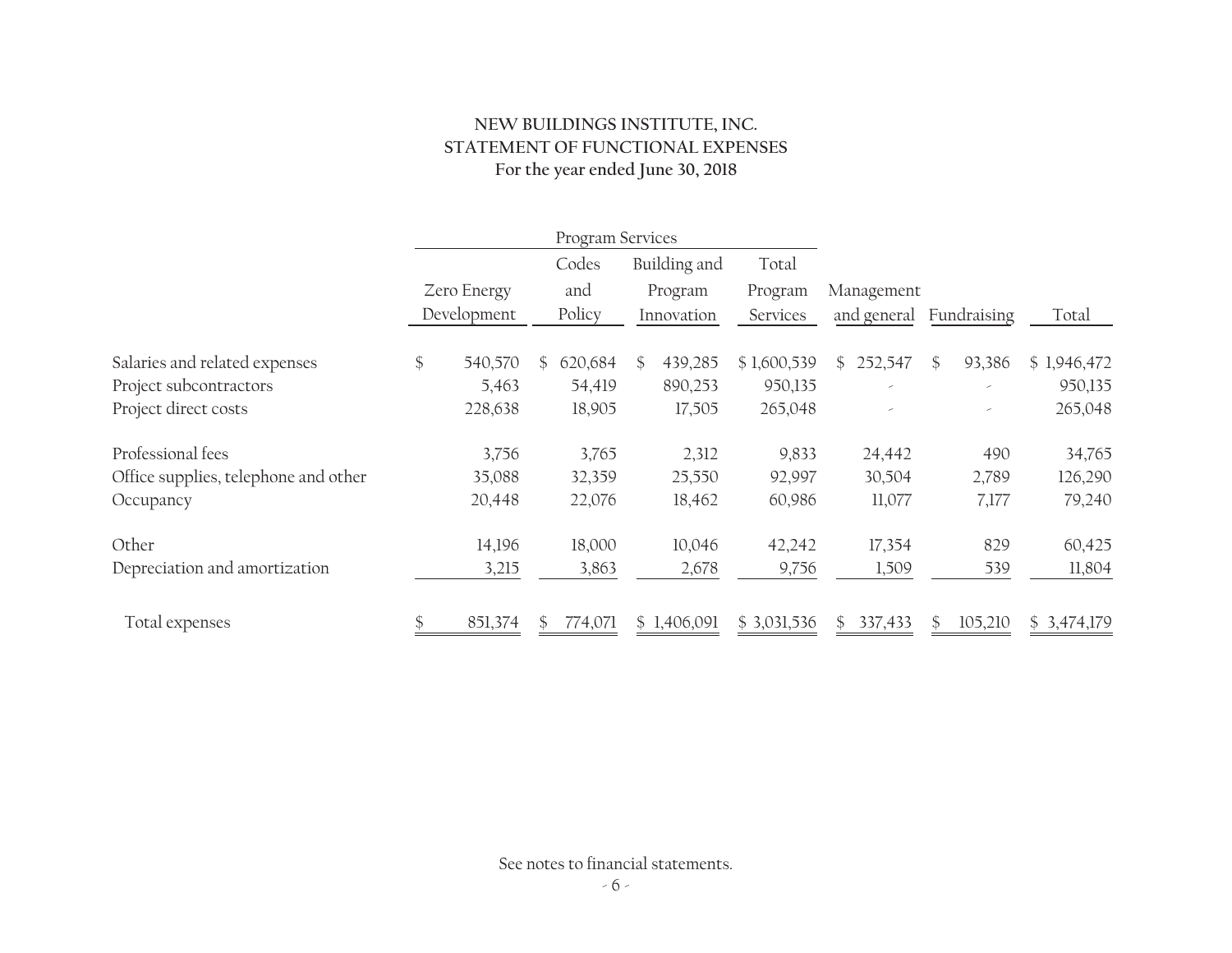# **NEW BUILDINGS INSTITUTE, INC. STATEMENT OF CASH FLOWS For the year ended June 30, 2019 (With comparative totals for 2018)**

|                                                      | 2019            | 2018          |
|------------------------------------------------------|-----------------|---------------|
|                                                      |                 |               |
| Cash flows from operating activities:                |                 |               |
| Cash received from contractors                       | \$<br>3,198,459 | \$1,765,779   |
| Cash received from sponsors, grantors and other      | 1,740,074       | 875,832       |
| Cash received from interest                          | 7,468           | 3,071         |
| Cash paid for payroll and related expenses           | (2,091,713)     | (1, 931, 774) |
| Cash paid for other operating expenses               | (2,140,868)     | (1, 289, 735) |
| Net cash flows from operating activitities           | 713,420         | (576, 827)    |
| Cash flows from investing activities:                |                 |               |
| Purchase of property and equipment                   | (12, 231)       | (13, 403)     |
| Net cash flows from investing activities             | (10, 303)       | (13, 403)     |
| Net change in cash and cash equivalents              | 703,117         | (590, 230)    |
| Cash and cash equivalents - beginning of year        | 1,085,893       | 1,676,123     |
| Cash and cash equivalents - end of year              | 1,789,010       | \$1,085,893   |
| Reconciliation of change in net assets to net cash   |                 |               |
| flows from operating activities:                     |                 |               |
| Change in net assets                                 | \$<br>500,146   | \$ (524,488)  |
| Adjustments to reconcile change in net assets to net |                 |               |
| cash flows from operating activities:                |                 |               |
| Depreciation and amortization                        | 14,476          | 11,804        |
| (Increase) decrease in:                              |                 |               |
| Contracts receivable                                 | (403,379)       | (129,708)     |
| Contributions receivable                             | 332,520         | (317, 271)    |
| Prepaid expenses and other assets                    | (16, 437)       | 11,416        |
| Increase (decrease) in:                              |                 |               |
| Accounts payable                                     | 467,981         | 214,751       |
| Accrued personnel expenses                           | 40,879          | 14,699        |
| Deferred revenue                                     | (222,766)       | 141,970       |
| Net cash flows from operating activitities           | 713,420         | (576, 827)    |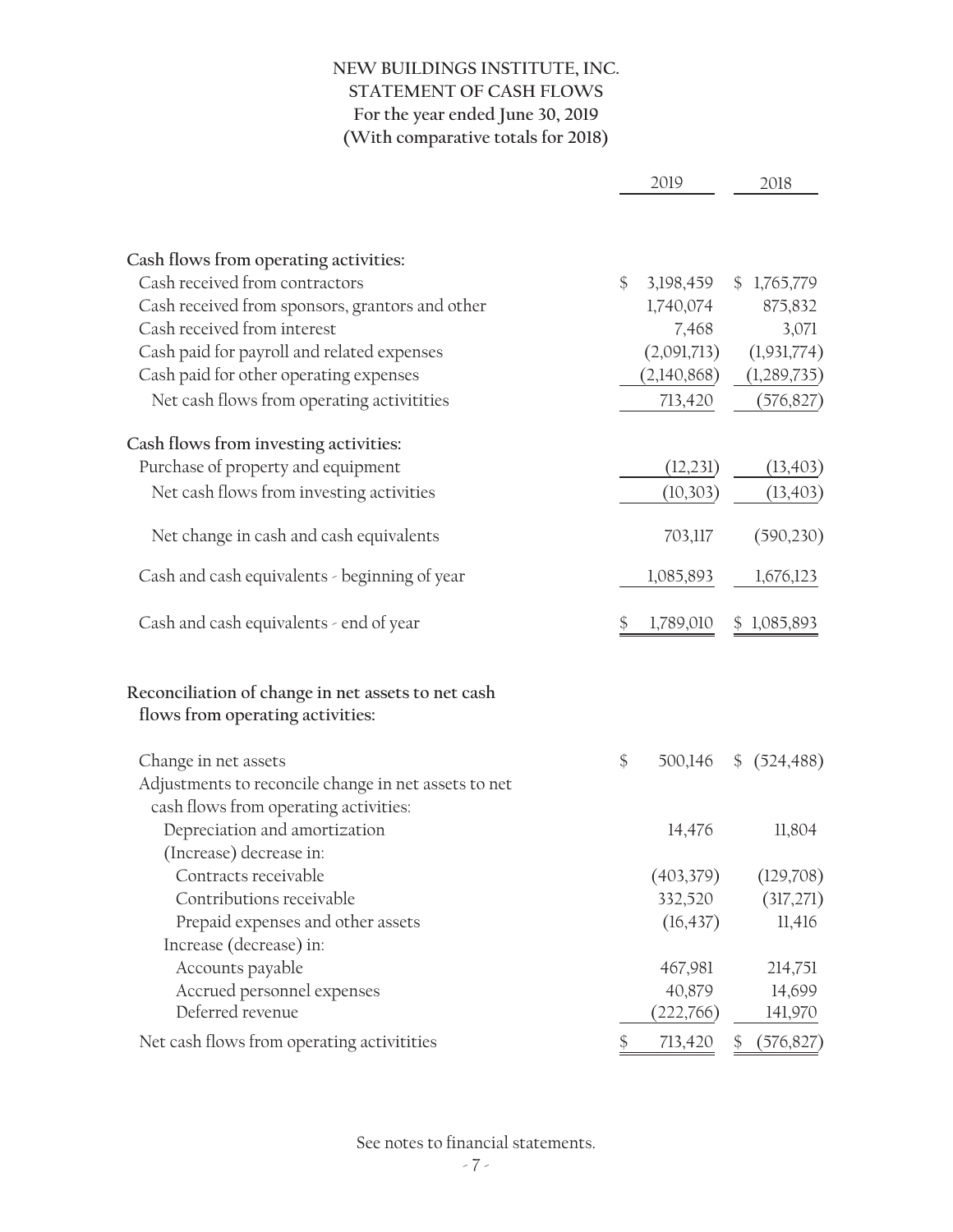#### **1. NATURE OF THE ORGANIZATION AND SUMMARY OF SIGNIFICANT ACCOUNTING POLICIES**

# Nature of Organization

New Buildings Institute, Inc. (the Institute) is an independent, nonprofit organization founded in 1997 dedicated to making buildings better for people and the environment. The Institute promotes energy efficiency in buildings through policy development, research, training programs, and the development of guidelines and codes. The Institute works with national, regional, state, and utility groups, and serves as a "carrier" of ideas among states and regions regarding efficient, effective, and "advanced" buildings.

The Institute's programs are as follows:

# **Zero Energy Development:**

The Institute's thought leadership, research, project tracking, education, communications, convening and networking on "Getting to Zero" focuses on driving higher numbers of zero net energy buildings. This program utilizes these multiple strategy areas to help build market capability, raise awareness and create advocates that will continue the current momentum for a transformation of the built environment to a standard of ultra-efficient buildings that consume only as much energy as they produce through clean, renewable resources located onsite and within the community.

# **Codes and Policy:**

Energy codes continue to be a crucial lever in transforming markets for high performance buildings. The Institute's work in this program area includes strengthening model building energy codes and increasing use and usefulness. The Institute also develops the necessary thought leadership to overcome critical issues that are hindering code advancement and create the technical basis for progressive code and policy approaches, such as stretch and outcome-based codes. The Institute works directly with leading jurisdictions to implement and increase compliance with these advanced code and policy strategies, as well as to develop code and policy roadmaps.

# **Building and Program Innovation:**

Under its Building and Program Innovation program, the Institute develops the technical analyses, tools and guidance that provide critical support for building owners, practitioners, utilities and advanced jurisdictions that want to create or enhance programs that favor ultra-efficiency in commercial buildings. Examples include building science research, technology assessment, building standards and tools development, training and services, including the *New Construction and Multifamily Guides*, building portfolio diagnostic assessments using *FirstView*, modeling protocols and a building and code energy performance scale called *zEPI*.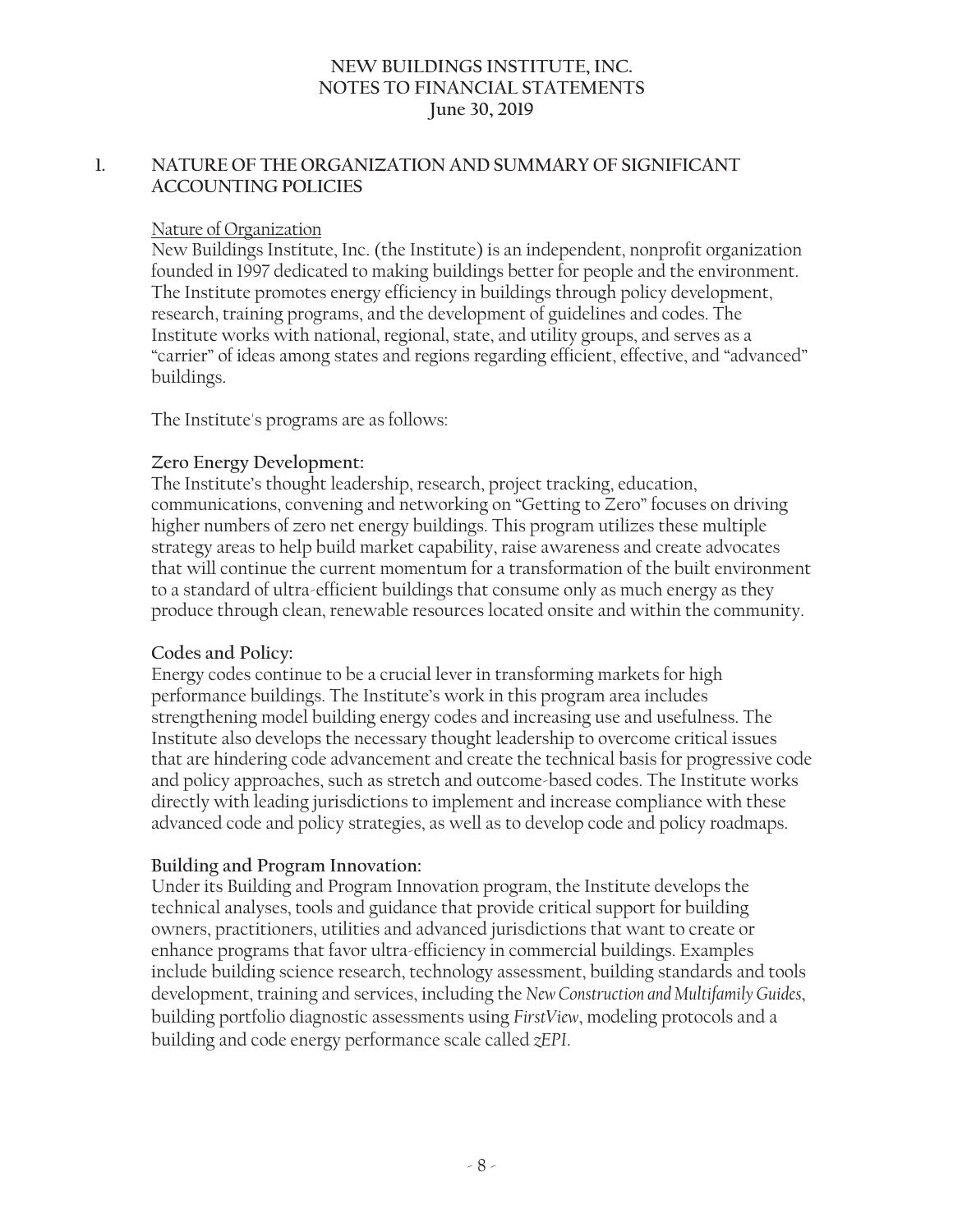#### **1. NATURE OF THE ORGANIZATION AND SUMMARY OF SIGNIFICANT ACCOUNTING POLICIES, Continued**

#### Net Assets

Net assets, revenues, gains, and losses are classified based on the existence or absence of donor or grantor imposed restrictions. Accordingly, net assets and changes therein are classified and reported as follows:

- ! *Net Assets Without Donor Restrictions* Net assets available for use in general operations and not subject to donor (or certain grantor) restrictions.
- *Net Assets With Donor Restrictions* Net assets subject to donor- (or certain grantor) imposed restrictions. Some donor-imposed restrictions are temporary in nature, such as those that will be met by the passage of time or other events specified by the donor. Other donor-imposed restrictions are perpetual in nature, where the donor stipulates that resources be maintained in perpetuity. Donor-imposed restrictions are released when a restriction expires, that is, when the stipulated time has elapsed, when the stipulated purpose for which the resource was restricted has been fulfilled, or both.

# Cash and Cash Equivalents

For purposes of the statement of cash flows, the Institute considers all highly liquid investments available for current use with maturities of three months or less at the time of purchase to be cash equivalents.

# Contracts Receivable

Contracts receivable are unsecured and reported at the amount management expects to collect on balances outstanding at year-end. Based on an assessment of the credit history with those having outstanding balances and current relationships with them, an estimate is made of the portion of the balance that may not be collected and reflected in an allowance for uncollectible accounts. Receivables are written off as a charge to the allowance when management deems the balance is uncollectible. As of June 30, 2019, management believes all receivables as collectible and no allowance for uncollectible accounts is deemed necessary.

Contracts receivable over 90 days at June 30, 2019 and 2018 were approximately \$82,300 and \$125,500, respectively.

# Contributions Receivable

Contributions, which include unconditional promises to give (pledges), are recognized as revenues in the period the Institute is notified of the commitment. Conditional promises to give are not recognized until they become unconditional, that is when the conditions on which they depend are substantially met. Bequests are recorded as revenue at the time the Institute has an established right to the bequest and the proceeds are measurable. All contributions receivable are expected to be collected within one year.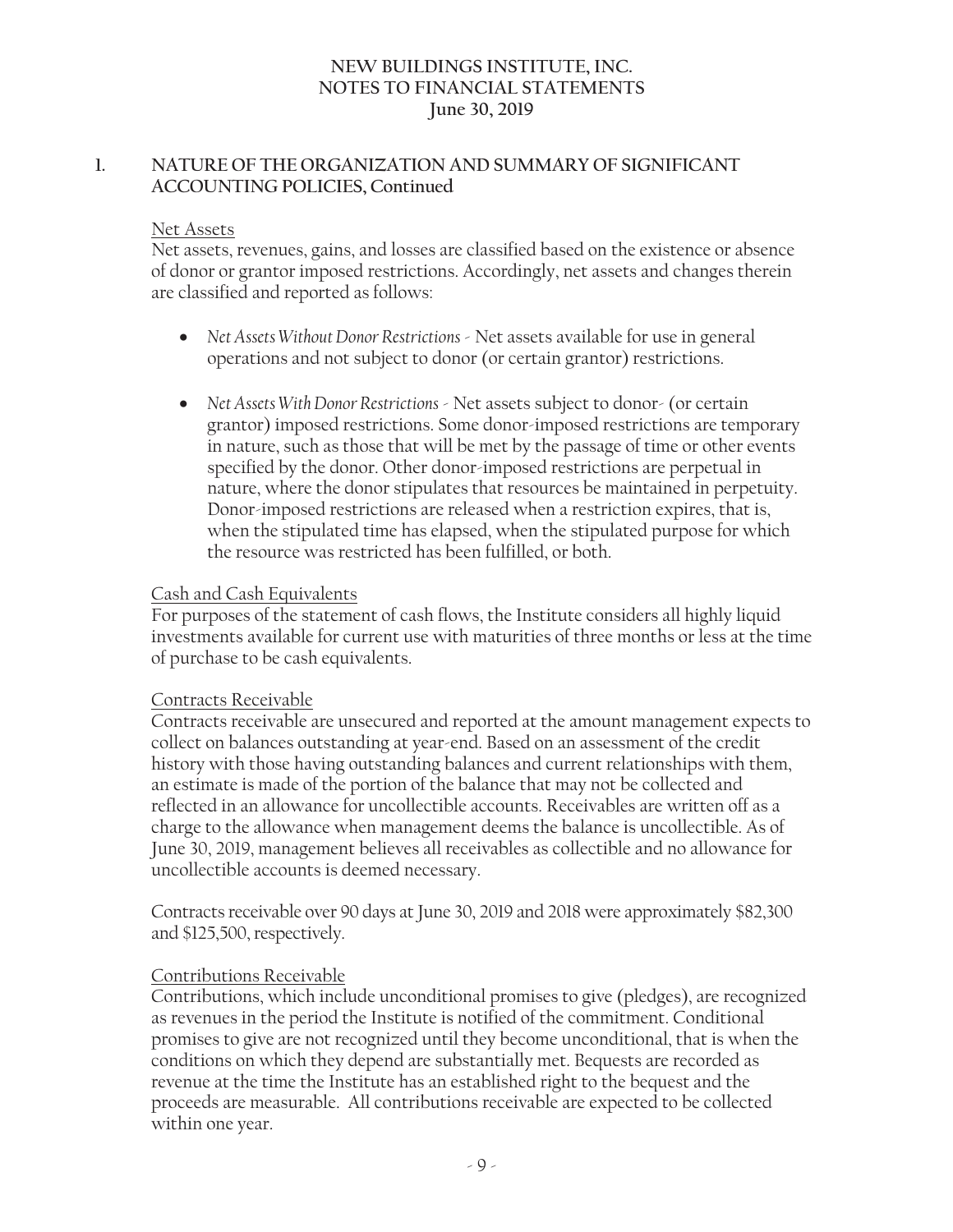### **1. NATURE OF THE ORGANIZATION AND SUMMARY OF SIGNIFICANT ACCOUNTING POLICIES, Continued**

#### Property and Equipment

Acquisitions of property and equipment in excess of \$1,000 are capitalized. Property and equipment purchased are recorded at cost. Donated assets are reflected as contributions at their estimated values on the date received.

#### Depreciation and Amortization

Depreciation of property and equipment and amortization of software and website costs are calculated using the straight-line method over the estimated useful lives of the assets which range from three to five years.

#### Revenue Recognition

Revenue associated with contracts and fee for service arrangements is recorded when services are performed. Monies received in advance of providing services or incurring expenses are recorded as deferred revenue until earned.

# Functional Expenses

The costs of providing various programs and other activities have been summarized on a functional basis in the statement of activities and in the statement of functional expenses. Accordingly, certain costs have been allocated among the programs and supporting services benefited. The expenses that are allocated include salaries and related expenses, occupancy, depreciation, professional services, office expenses, and other, which are allocated on the basis of employee equivalents.

#### Income Tax Status

New Buildings Institute, Inc. is a nonprofit corporation exempt from income tax under section 501(c)(3) of the Internal Revenue Code and applicable state law. Based on certain tax law changes, the Institute may be subject to unrelated business income tax on certain taxable benefits. Any provision for income taxes associated with these changes is estimated to be immaterial. The Institute has no other activities subject to unrelated business income tax. The Institute is not a private foundation.

The Institute follows the provisions of FASB ASC *Topic 470 Accounting for Uncertainty in Income Taxes.* Management has evaluated the Institute's tax positions and concluded that there are no uncertain tax positions that require adjustment to the financial statements to comply with provisions of this Topic.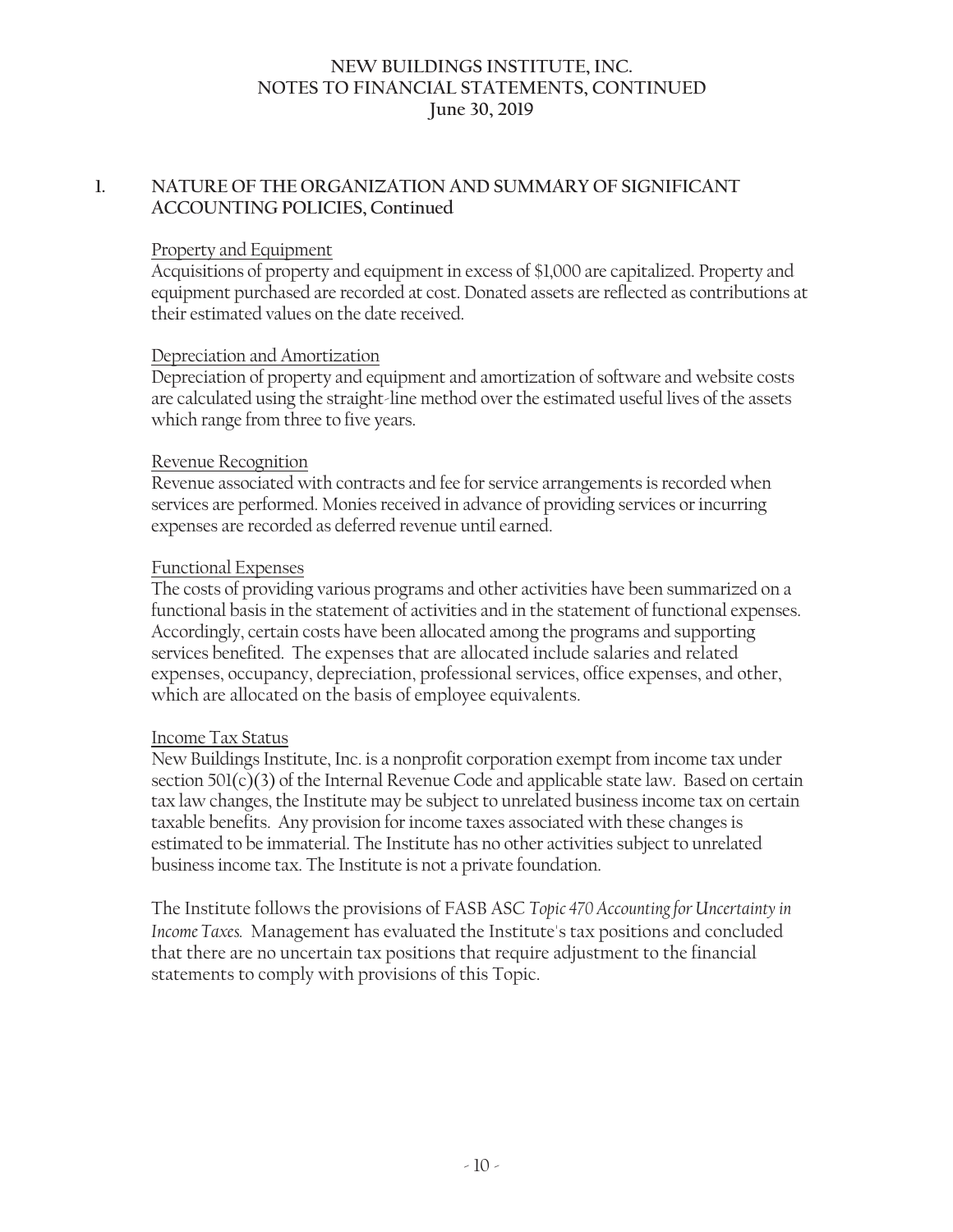#### 1. **NATURE OF THE ORGANIZATION AND SUMMARY OF SIGNIFICANT ACCOUNTING POLICIES, Continued**

# Change in Accounting Principle

The Institute has implemented Accounting Standards Update (ASU) 2016-14, *Presentation of Financial Statements of Not-for-Profit Entities*. The ASU modified net asset classification and enhances disclosures regarding liquidity and availability of resources and functional expense reporting and has been retroactively applies to all periods presented, except for the availability of resources and liquidity disclosure (see Note 2).

# Use of Estimates

The preparation of the financial statements in conformity with U.S. generally accepted accounting principles requires management to make estimates and assumptions that affect the reported amounts of assets and liabilities and disclosure of contingent assets and liabilities at the date of the financial statements and the reported amounts of revenues and expenses during the reporting period. Actual results could differ from those estimates.

# Summarized Financial Information for 2018

The financial information as of June 30, 2018 and for the year then ended is presented for comparative purposes and is not intended to be a complete financial statement presentation.

# Subsequent Events

The Institute has evaluated all other subsequent events through October 22, 2019, the date the financial statements were available to be issued.

# **2. AVAILABLE RESOURCES AND LIQUIDITY**

The Institute regularly monitors liquidity required to meet its operating needs and other contractual commitments, while also striving to maximize the investment of its available funds. For purposes of analyzing resources available to meet general expenditures over a 12-month period, the Institute considers all expenditures related to its primary operations to be general expenditures. It excludes financial assets with donor or other restrictions limiting their use.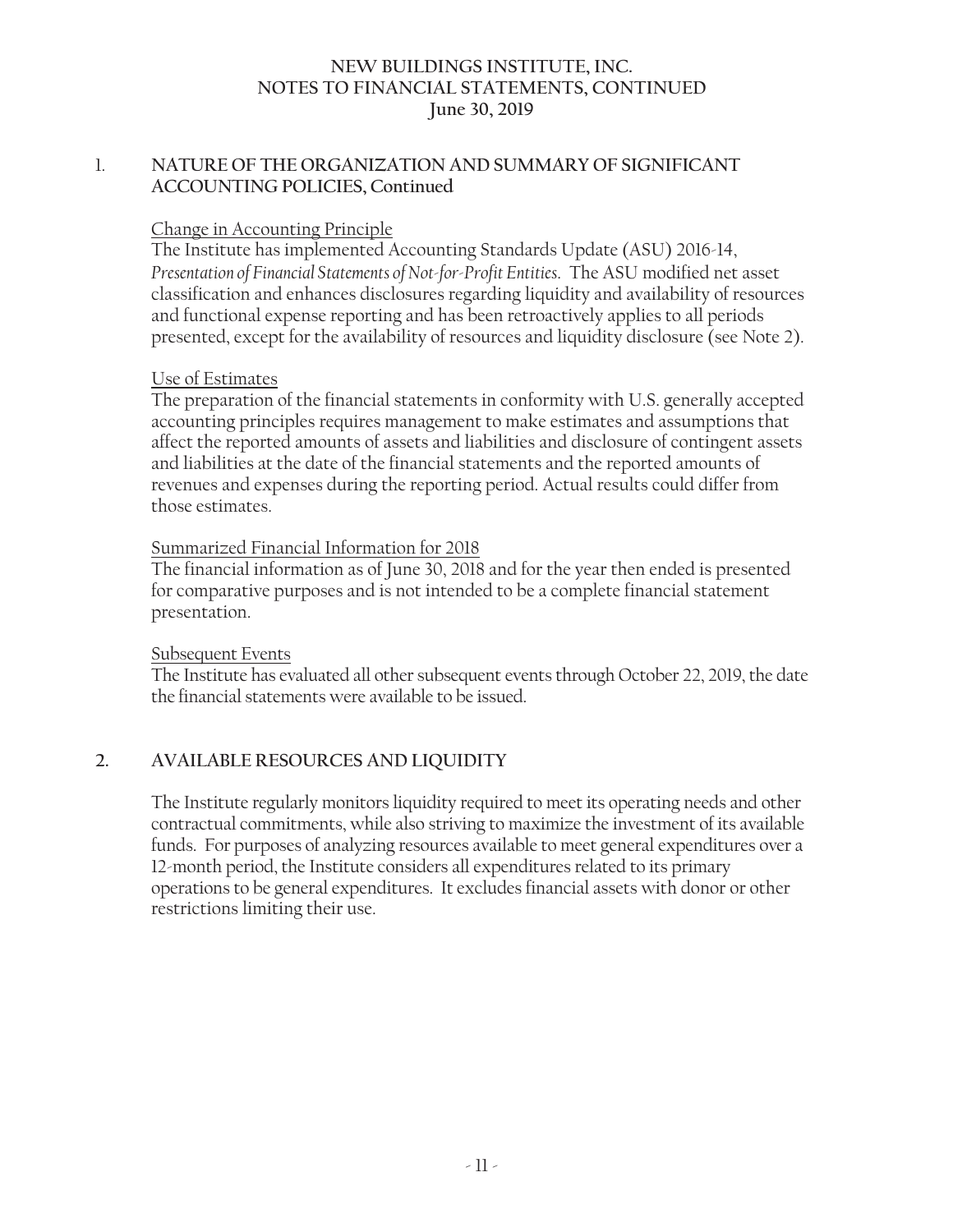# **2. AVAILABLE RESOURCES AND LIQUIDITY, Continued**

Financial assets of the Institute consist of the following at June 30, 2019:

|                           | Total                   | Available for |                          |             |             |  |
|---------------------------|-------------------------|---------------|--------------------------|-------------|-------------|--|
|                           | Financial<br>With Donor |               |                          |             | General     |  |
|                           | Assets                  |               | Restrictions             | Expenditure |             |  |
| Cash and cash equivalents | \$1,789,010             |               | 219,229                  |             | \$1,569,781 |  |
| Contracts receivable      | 998,417                 |               | $\overline{\phantom{a}}$ |             | 998,417     |  |
| Total financial assets    | \$2,787,427             |               | 219,229                  |             | \$2,568,198 |  |

# **3. PROPERTY AND EQUIPMENT**

Property and equipment consist of the following at June 30, 2019 and 2018:

|                                           | 2019      | 2018      |
|-------------------------------------------|-----------|-----------|
| Office equipment and furniture            | 36,630    | \$28,853  |
| Software and website                      | 41,965    | 41,965    |
| Total property and equipment              | 78,595    | 70,818    |
| Accumulated depreciation and amortization | (49, 275) | (37, 325) |
| Property and equipment, net               | 29,320    | \$33,493  |

# **4. NET ASSETS WITH DONOR RESTRICTIONS**

Net assets with donor restrictions consist of the following at June 30, 2019 and 2018:

|                                          |   | 2019         |  | 2018 |
|------------------------------------------|---|--------------|--|------|
| <b>Expiring restrictions:</b>            |   |              |  |      |
| Time restricted                          | S | $166,000$ \$ |  |      |
| Purpose restricted:                      |   |              |  |      |
| Building and Program Innovation          |   | 53,229       |  |      |
| Total net assets with donor restrictions |   | 219,229      |  |      |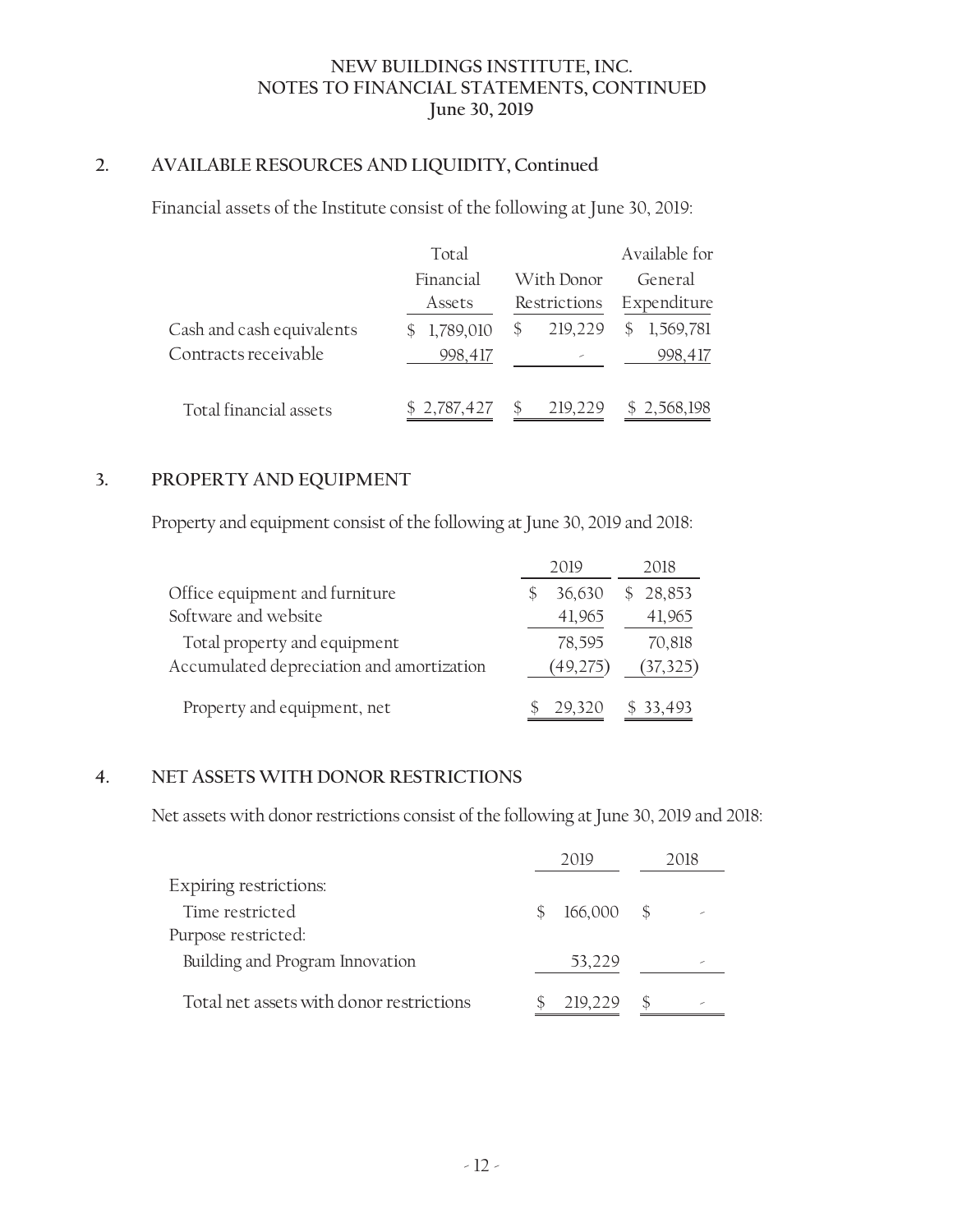#### **5. LEASE COMMITMENT**

The Institute leases its administrative offices under an operating lease which expires April 2021 at approximately \$6,600 per month. The lease is cancellable with 90 days notice. Rent expense approximated \$80,000 and \$79,000 for the years ended June 30, 2019 and 2018, respectively.

Future lease obligations under the lease are as follows:

| Year ending December 31, 2020 |  | 80,720    |
|-------------------------------|--|-----------|
| 2021                          |  | 69,200    |
| Total                         |  | \$149,920 |
|                               |  |           |

# **6. RETIREMENT PLAN**

The Institute provides a tax-deferred compensation plan qualified under section 401(k) of the Internal Revenue Code for all employees following completion of three months of service. Employees are fully vested in the plan at all times. The Institute makes safe harbor contributions of 3% of eligible earnings. In addition, the Institute matches employee contributions to the plan up to a maximum of 2% of the employee's pay. The Institute's contributions to the plan approximated \$84,000 and \$78,000 for the years ended June 30, 2019 and 2018, respectively.

#### **7. CONCENTRATIONS OF CREDIT RISK**

The Institute maintains its cash balances in several financial institutions. Balances at each institution are insured by the Federal Deposit Insurance Corporation (FDIC) up to \$250,000. The balances, at times, may exceed the federally insured limit. Balances in excess of insured limits were approximately \$304,700 and \$515,000 as of June 30, 2019 and 2018, respectively.

The Institute's revenues are concentrated with 53% of total revenues coming from two sources for the year ended June 30, 2019 and 27% of total revenues coming from one source for the year ended June 30, 2018. The Institute's credit risk for contracts and contributions receivable is concentrated with 49% of the balances due from one entity at June 30, 2019 and 52% due from three entities at June 30, 2018.